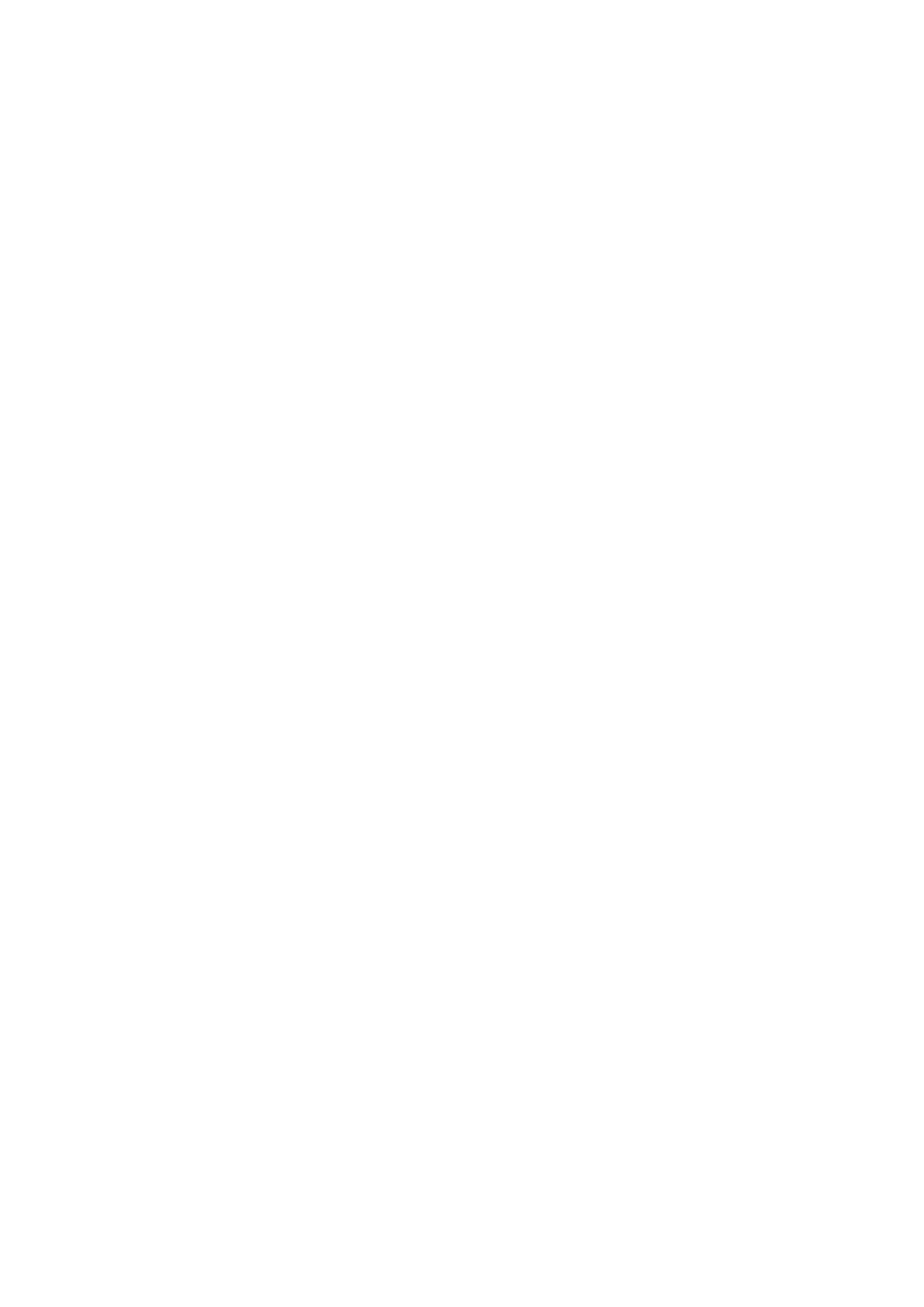

## **Chapter 15**

# **Consumer Protection and Product Liability**

Australian law has a strong focus on consumer protection and there are numerous obligations that businesses must comply with when providing goods or services to consumers in Australia. These obligations are contained in the Australian Consumer Law (**ACL**). Found in Schedule 2 of the Competition and Consumer Act 2010 (Cth), the ACL is the principal legislation in Australia governing consumer protection and liability of manufacturers, suppliers and distributors of consumer products for losses or injuries caused by products. The ACL is a single national law covering consumer protection and fair trading laws in Australia. It deals with consumer issues such as misleading and deceptive conduct, unfair contract terms, statutory consumer guarantees, unsolicited sales practices, lay-by agreements, product safety and manufacturer liability (among other things).

The ACL can also provide some protections in certain business-to-business contexts.

## **Conduct obligations**

The ACL contains numerous obligations that regulate how companies can engage with consumers (including over the internet). The predominant focus of the **ACCC**'s enforcement activities recently has been on the prohibition of 'misleading and deceptive conduct' in trade or commerce. Businesses need to take particular care to ensure that they do not make misleading representations to consumers in Australia about their products and services or what remedies might be available under the ACL in relation to product or services claims.

The ACL also prohibits 'unconscionable conduct' in connection with the supply of goods or services. When considering whether conduct may be classified as unconscionable, consideration is given to factors such as the relative bargaining strengths of the business and the customer and whether the business used undue influence, pressure or unfair tactics.

The ACL similarly contains provisions prohibiting unfair contract terms contained in standard form contracts between a company and an individual consumer. Unfair contract terms are terms that would cause significant imbalance in the parties' rights and obligations under the contract, are not reasonably necessary to protect the legitimate interests of the advantaged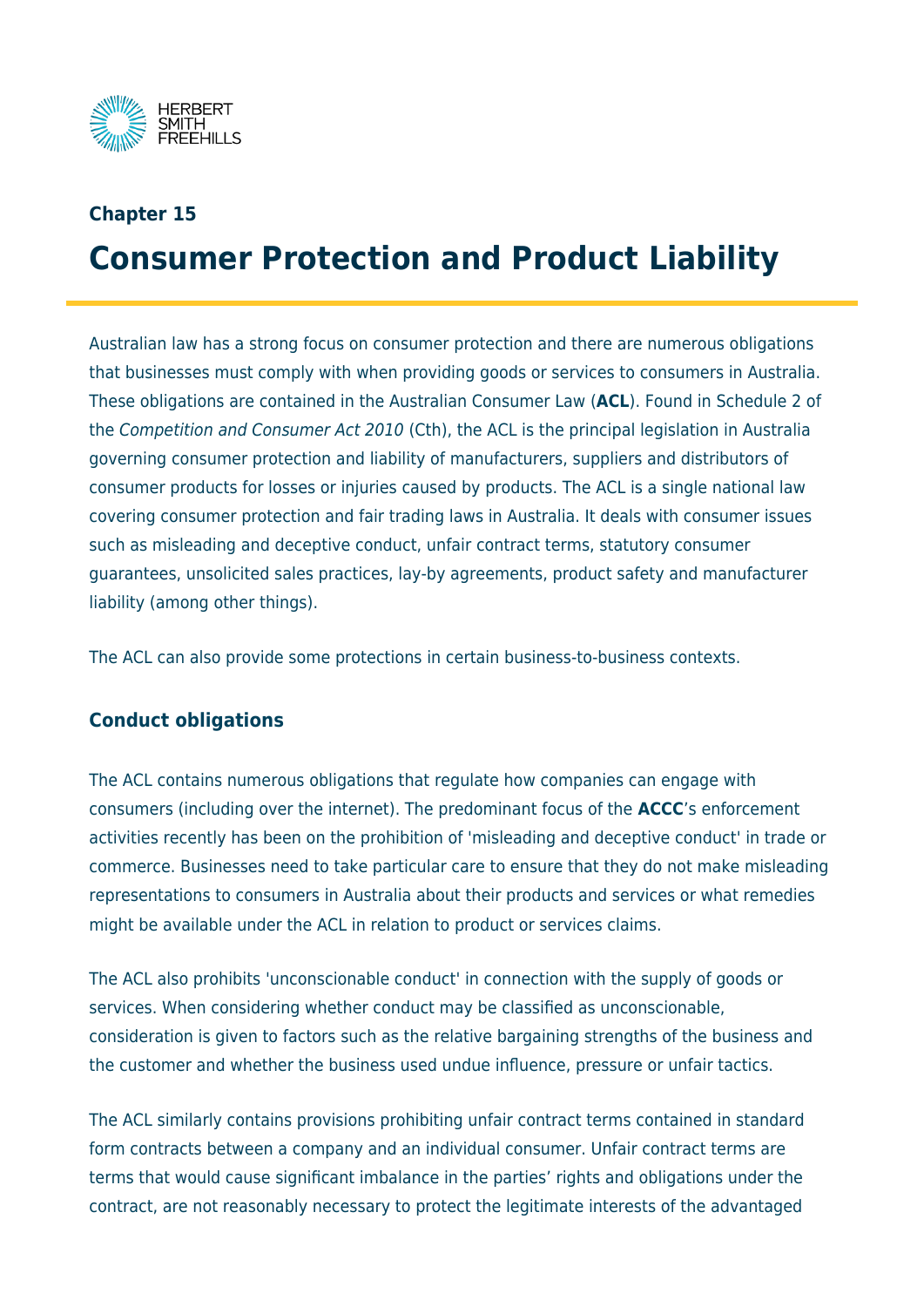party, and would cause detriment (financial or otherwise) if relied on. A term found to be an unfair contract term is void. This unfair contract terms regime has been extended to certain business to business contracts where at least one of the parties is a small business and the upfront price payable under the contract is no more than A\$300,000 or A\$1 million if the contract is for more than 12 months.

Businesses must also have regard as to how they present prices. The ACL prohibits companies from stating the price for goods or services for consumers as a component of the total price, unless a single price is also prominently specified. The single price must include all quantifiable components including any taxes or charges imposed. There are some limited exemptions to this rule; for example, restaurants applying menu surcharges on specific days may be exempt from the component pricing requirements.

The ACL imposes consumer protection obligations on businesses undertaking unsolicited sales practices (including door-to-door selling and telephone sales) and entering into lay-by transactions with customers. There has been increased enforcement activity in this area in recent times.

The ACL also prohibits certain types of false representation, referral selling, undue harassment at a place of residence or business, supplying unsafe goods, sending unsolicited credit cards and requiring payment for the supply of unsolicited goods.

## **Defective goods**

The ACL provides remedies for consumers where goods are not of acceptable quality or are defective and cause injury as discussed below.

## **Consumer guarantees**

Consumer guarantees apply where there is a supply of goods or services to a consumer in trade or commerce. The consumer guarantees provisions contain a number of requirements, one of the most significant requiring goods to be fit for purpose. In recent years, the ACCC has been actively enforcing these provisions with regard to representations made by large retailers about express and extended warranties that may mislead consumers as to their rights under statutory consumer guarantees.

# **Liability for injury or loss**

Suppliers, and not just manufacturers, are directly liable for damage or loss that the consumer suffers from goods which breach consumer guarantees. The ACL places mandatory reporting obligations upon companies who become aware that a consumer good they supply has caused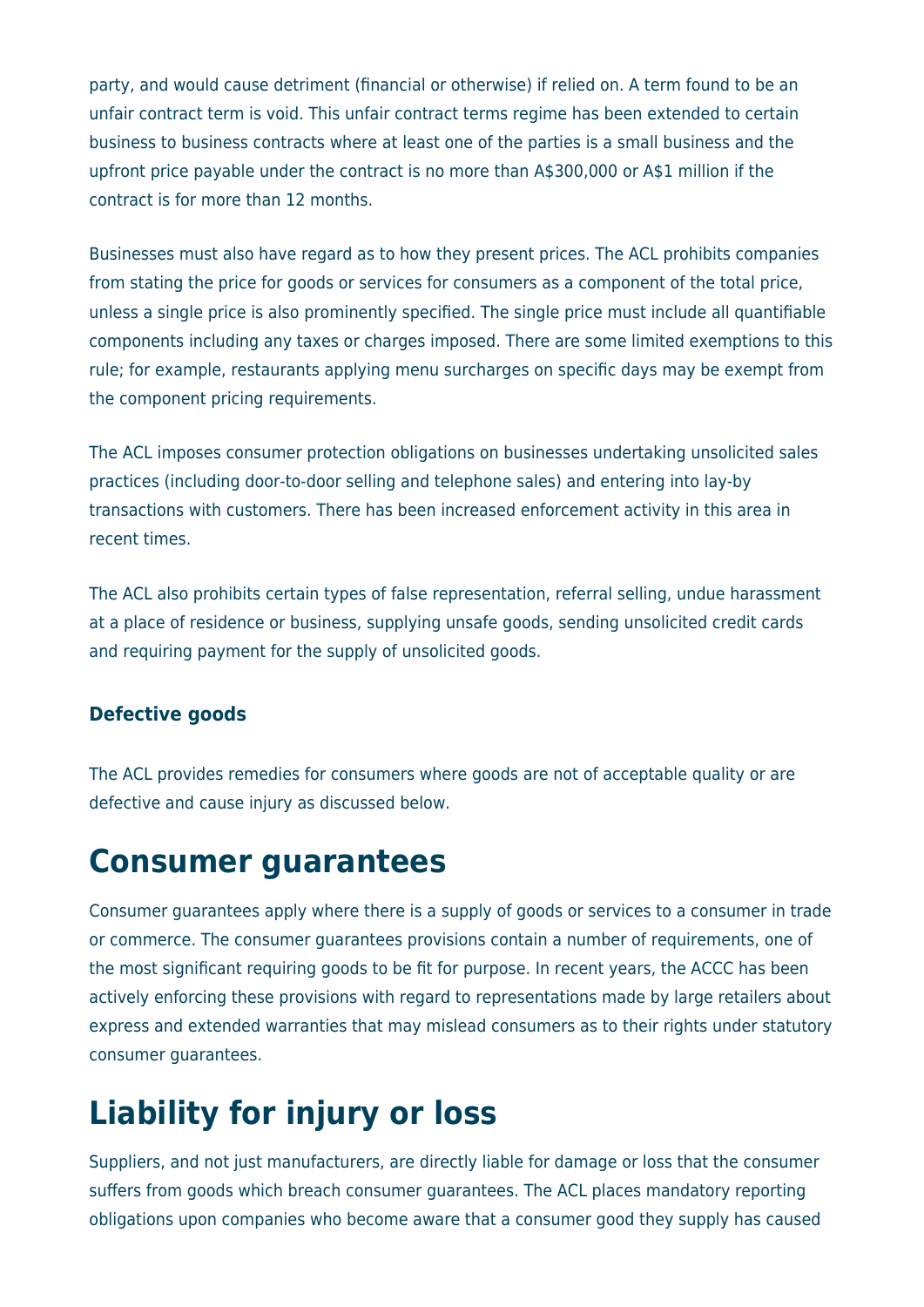injury. The ACL also enables people who are injured or whose property is damaged as a result of goods being unsafe to seek compensation from the manufacturer without the need to show any negligence by the manufacturer, or a contractual relationship with the manufacturer.

Goods will be deemed to have a defect if their safety is not such as a person is generally entitled to expect. The ACL sets out a number of matters to be considered in determining whether goods are safe, including the way in which the goods are marketed, the packaging of the goods and the instructions or warnings that accompany the goods. The manufacturer of the goods has a number of statutory defences they may seek to rely on, including (among others) the absence of any defect when the goods were supplied or that the defect occurred because of compliance with a mandatory standard.

In addition to statutory protection for consumers, consumers in Australia may also rely on the common law and seek damages under principles of tort (negligence) or contract, following loss or damage from a defective product. Liability under the common law tort of negligence is faultbased, with the result that the plaintiff must show some wrongdoing on the part of the defendant (manufacturer or supplier). The plaintiff must establish that the manufacturer or supplier owed a duty of care to the plaintiff, that they breached that duty (by failing to perform according to the requisite standard of care) and that breach caused loss or injury to the plaintiff.

There may also be contractual remedies for consumers who are able to establish a contractual relationship with the supplier and breach of that contract.

## **Enforcement: penalties and powers**

The ACL confers enforcement powers upon the ACCC in connection with the consumer protection provisions. The ACCC can issue substantiation notices, requiring a business to produce information or documents, and they can issue infringement notices imposing a financial penalty.

Where court proceedings are commenced, civil penalties for breach of the ACL by companies can be up to the greater of:

- A\$10 million;
- three times the value of the benefit received; or
- where the benefit cannot be calculated, 10% of annual turnover in the preceding 12 months.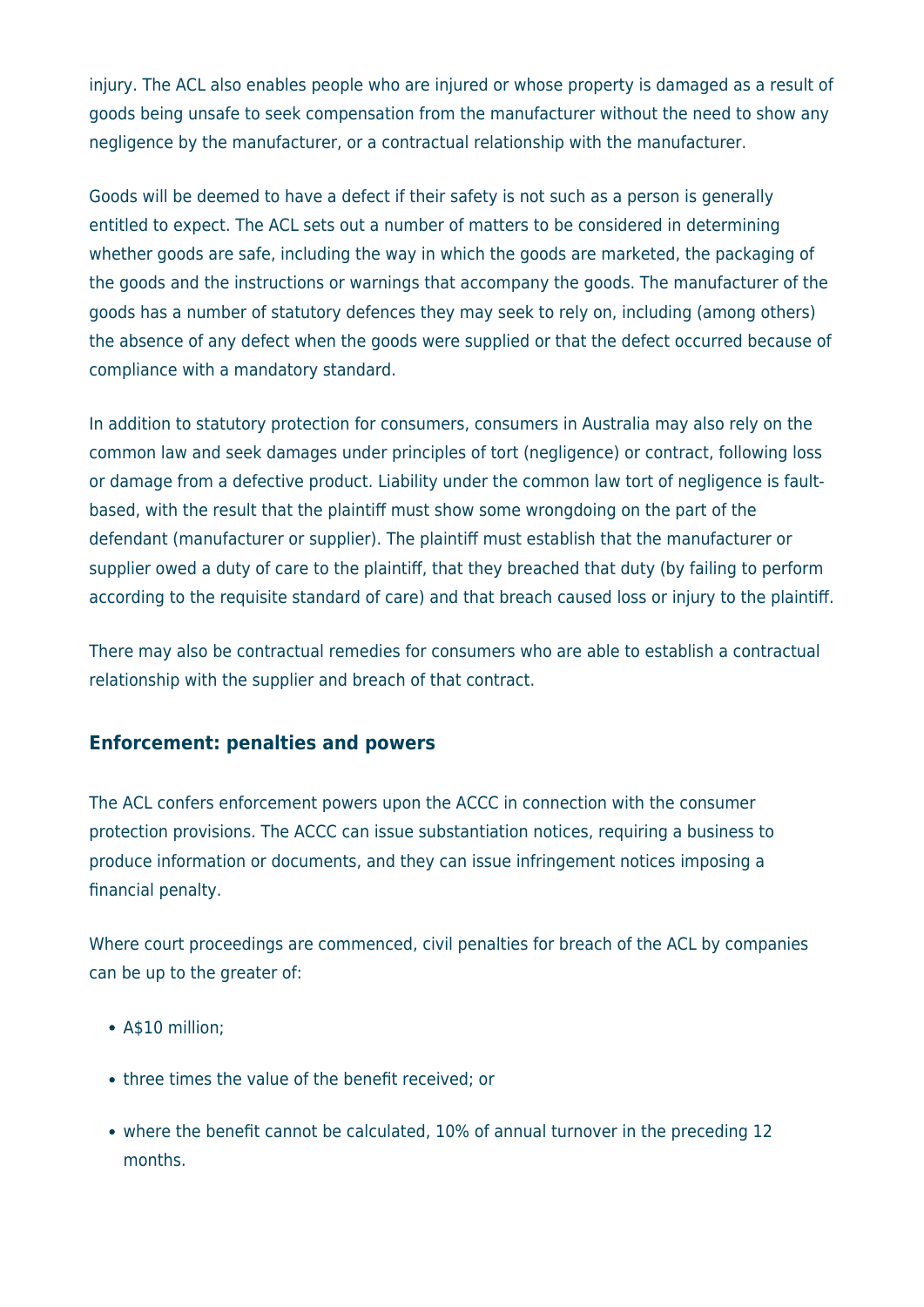For individuals, the penalty can be up to A\$500,000, for each contravention.

Civil penalties will be materially higher than the fines associated with an infringement notice. For example, in a Federal Court case in 2018 a company was ordered to pay a A\$10m penalty for engaging in unconscionable conduct in relation to dealings with customers in relation to their legal rights, including potential rights under statutory consumer guarantees, in relation to product complaints.

The ACCC can also require businesses to publish corrective advertising, implement compliance programs and disqualify individuals from management positions.

## **International product liability**

Certain international contracts for the sale of products are subject to the United Nation's Convention on Contracts for the International Sale of Goods (**the Convention**). Australia ratified the Convention on 18 March 1988 and the Convention came into force in Australia on 1 April 1989. The Convention prevails over federal, state and territory laws to the extent of an inconsistency.

The Convention applies where the seller and purchaser have places of business in countries that are parties to the Convention, or where the rules of private international law lead to the application of the law of a country that is a party to the Convention.

The Convention does not apply to the sale of some products including products bought for personal, family or household use and financial products such as stocks, shares, investment securities or money.

The Convention provides that the seller must deliver products which are of the quantity, quality and description required by the contract, and which are contained or packaged in the manner required by the contract. Unless the parties have agreed otherwise, products supplied under the contract must be fit for their intended purpose (that is the usual purpose for such a product or the purpose expressly or impliedly made known to the seller at the time of the contract), have the qualities conforming to the sample or model used to sell the product, and be packaged in a manner adequate to preserve and protect the products.

Last updated: 01/03/2019